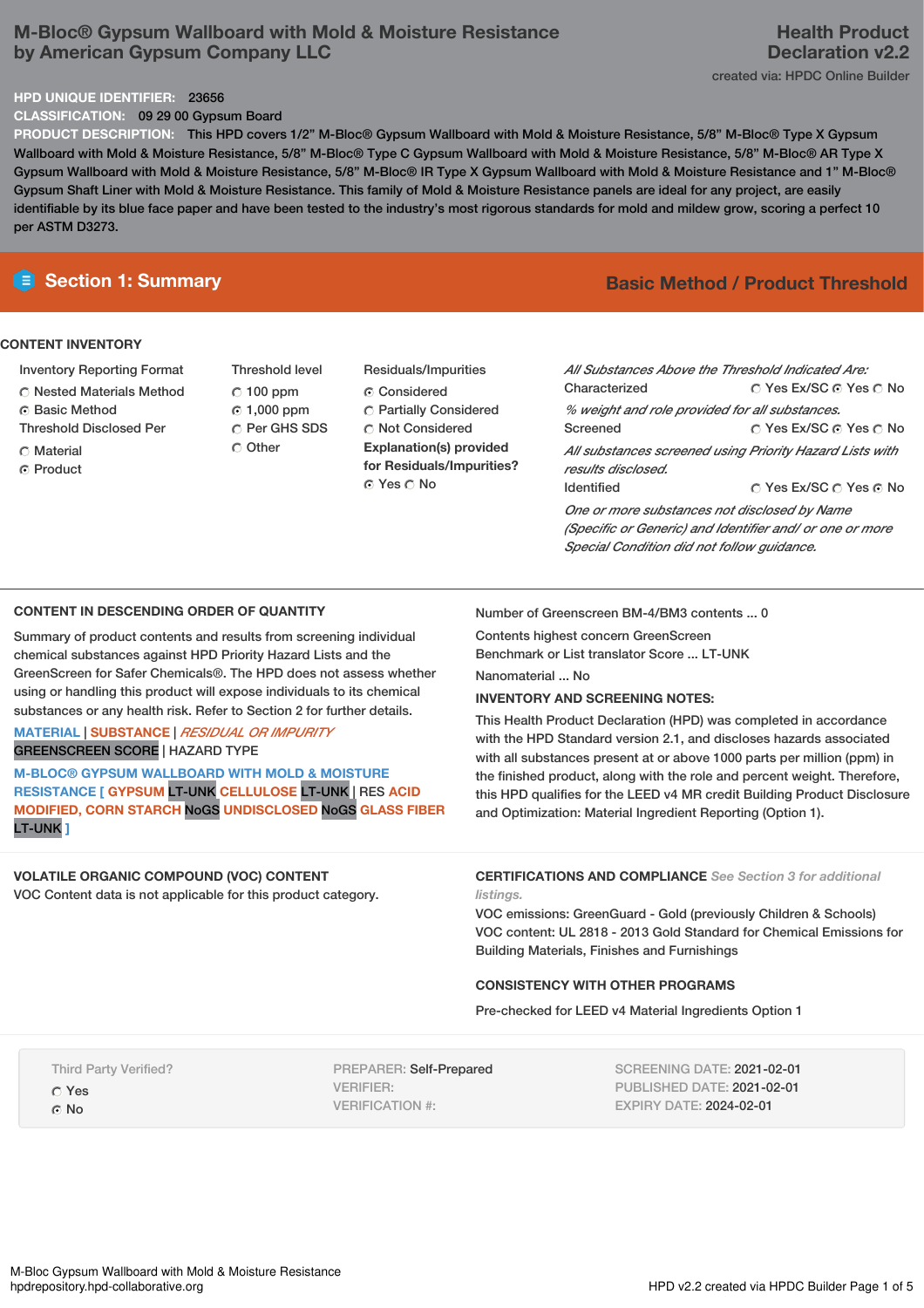This section lists contents in a product based on specific threshold(s) and reports detailed health information including hazards. This HPD uses the *inventory method indicated above, which is one of three possible methods:*

- *Basic Inventory method with Product-level threshold.*
- *Nested Material Inventory method with Product-level threshold*
- *Nested Material Inventory method with individual Material-level thresholds*

Definitions and requirements for the three inventory methods and requirements for each data field can be found in the HPD Open Standard version *2.2, available on the HPDC website at: [www.hpd-collaborative.org/hpd-2-2-standard](https://www.hpd-collaborative.org/hpd-2-2-standard)*

|                                   | <b>M-BLOC® GYPSUM WALLBOARD WITH MOLD &amp; MOISTURE RESISTANCE</b>                                                      |                                     |                 |  |  |                                                       |
|-----------------------------------|--------------------------------------------------------------------------------------------------------------------------|-------------------------------------|-----------------|--|--|-------------------------------------------------------|
|                                   | RESIDUALS AND IMPURITIES CONSIDERED: Yes<br>PRODUCT THRESHOLD: 1000 ppm                                                  |                                     |                 |  |  |                                                       |
|                                   | RESIDUALS AND IMPURITIES NOTES: All items with values exceeding thresholds were examined for content                     |                                     |                 |  |  |                                                       |
|                                   | OTHER PRODUCT NOTES: The family M-Bloc panels are ideal for any project where mold & moisture resistance are of concern. |                                     |                 |  |  |                                                       |
| <b>GYPSUM</b>                     |                                                                                                                          |                                     |                 |  |  | ID: 13397-24-5                                        |
|                                   | HAZARD SCREENING METHOD: Pharos Chemical and Materials Library HAZARD SCREENING DATE: 2021-02-01                         |                                     |                 |  |  |                                                       |
| %: $90,0000 - 96,0000$            | <b>GS: LT-UNK</b>                                                                                                        |                                     |                 |  |  | RC: None NANO: No SUBSTANCE ROLE: Structure component |
| <b>HAZARD TYPE</b>                | <b>AGENCY AND LIST TITLES</b>                                                                                            |                                     | <b>WARNINGS</b> |  |  |                                                       |
| None found                        |                                                                                                                          |                                     |                 |  |  | No warnings found on HPD Priority Hazard Lists        |
|                                   | SUBSTANCE NOTES: GYPSUM IS A NATURALLY OCCURING ORE OR A SPECIALTY MANUFACTURED PRODUCT OF COAL COMBUSTION               |                                     |                 |  |  |                                                       |
|                                   |                                                                                                                          |                                     |                 |  |  |                                                       |
| <b>CELLULOSE</b>                  |                                                                                                                          |                                     |                 |  |  | ID: 9004-34-6                                         |
|                                   | HAZARD SCREENING METHOD: Pharos Chemical and Materials Library HAZARD SCREENING DATE: 2021-02-01                         |                                     |                 |  |  |                                                       |
| $\%$ : 3.9000 - 5.2000            | <b>GS: LT-UNK</b>                                                                                                        |                                     |                 |  |  | RC: Both NANO: No SUBSTANCE ROLE: Structure component |
| <b>HAZARD TYPE</b>                | <b>AGENCY AND LIST TITLES</b>                                                                                            | <b>WARNINGS</b>                     |                 |  |  |                                                       |
| <b>RES</b>                        | <b>AOEC - Asthmagens</b>                                                                                                 | Asthmagen (Rs) - sensitizer-induced |                 |  |  |                                                       |
|                                   | SUBSTANCE NOTES: All residuals and impurities evaluated to product threshold levels                                      |                                     |                 |  |  |                                                       |
|                                   |                                                                                                                          |                                     |                 |  |  |                                                       |
| <b>ACID MODIFIED, CORN STARCH</b> |                                                                                                                          |                                     |                 |  |  | ID: 65996-63-6                                        |
|                                   | HAZARD SCREENING METHOD: Pharos Chemical and Materials Library HAZARD SCREENING DATE: 2021-02-01                         |                                     |                 |  |  |                                                       |
| %: $1.0000 - 1.0000$              | <b>GS: NoGS</b>                                                                                                          | RC: None                            | NANO: Unknown   |  |  | <b>SUBSTANCE ROLE: Binder</b>                         |
| <b>HAZARD TYPE</b>                | <b>AGENCY AND LIST TITLES</b>                                                                                            |                                     | <b>WARNINGS</b> |  |  |                                                       |
| None found                        |                                                                                                                          |                                     |                 |  |  | No warnings found on HPD Priority Hazard Lists        |
| <b>SUBSTANCE NOTES:</b>           |                                                                                                                          |                                     |                 |  |  |                                                       |
|                                   |                                                                                                                          |                                     |                 |  |  |                                                       |
| <b>UNDISCLOSED</b>                |                                                                                                                          |                                     |                 |  |  | ID: Undisclosed                                       |
|                                   | HAZARD SCREENING METHOD: Pharos Chemical and Materials Library HAZARD SCREENING DATE: 2021-02-01                         |                                     |                 |  |  |                                                       |
|                                   |                                                                                                                          |                                     |                 |  |  |                                                       |
|                                   |                                                                                                                          |                                     |                 |  |  |                                                       |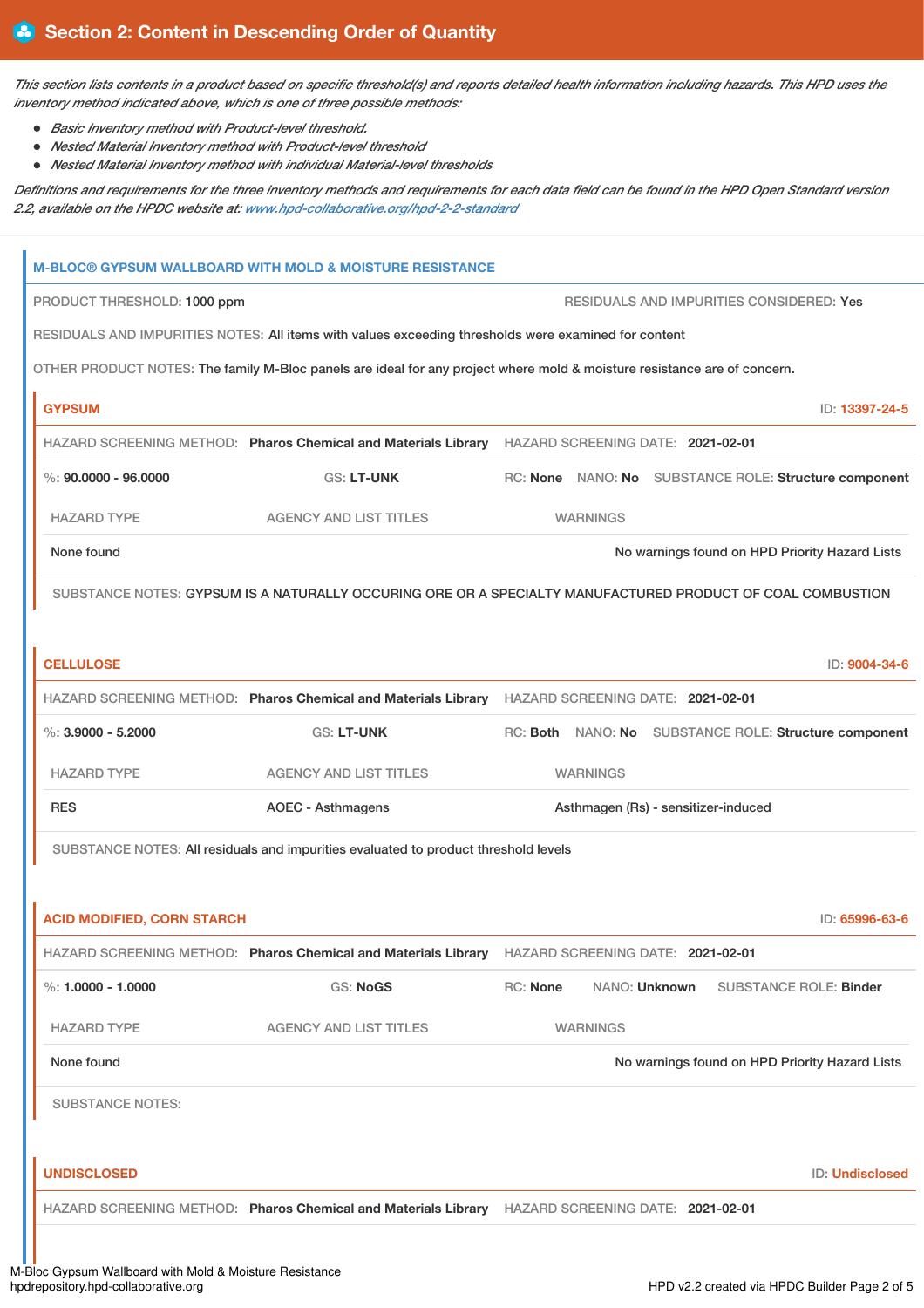| %: $0.5000 - 1.7000$ | <b>GS: NoGS</b>                                                                     | <b>RC: None</b> | NANO: No        | <b>SUBSTANCE ROLE: Flame retardant</b>         |
|----------------------|-------------------------------------------------------------------------------------|-----------------|-----------------|------------------------------------------------|
|                      |                                                                                     |                 |                 |                                                |
| <b>HAZARD TYPE</b>   | <b>AGENCY AND LIST TITLES</b>                                                       |                 | <b>WARNINGS</b> |                                                |
| None found           |                                                                                     |                 |                 | No warnings found on HPD Priority Hazard Lists |
|                      | SUBSTANCE NOTES: NATURALLY OCCURING MATERIAL USED AS A CORE ADDITIVE                |                 |                 |                                                |
|                      |                                                                                     |                 |                 |                                                |
| <b>GLASS FIBER</b>   |                                                                                     |                 |                 | ID: 65997-17-3                                 |
|                      | HAZARD SCREENING METHOD: Pharos Chemical and Materials Library                      |                 |                 | HAZARD SCREENING DATE: 2021-02-01              |
| %: $0.2000 - 1.3500$ | <b>GS: LT-UNK</b>                                                                   | RC: None        | NANO: No        | SUBSTANCE ROLE: Flame retardant                |
| <b>HAZARD TYPE</b>   | <b>AGENCY AND LIST TITLES</b>                                                       |                 | <b>WARNINGS</b> |                                                |
| None found           |                                                                                     |                 |                 | No warnings found on HPD Priority Hazard Lists |
|                      | SUBSTANCE NOTES: ALL RESIDUALS AND IMPURITIES EVALAUATED TO PRODUCT THRESHOLD LEVEL |                 |                 |                                                |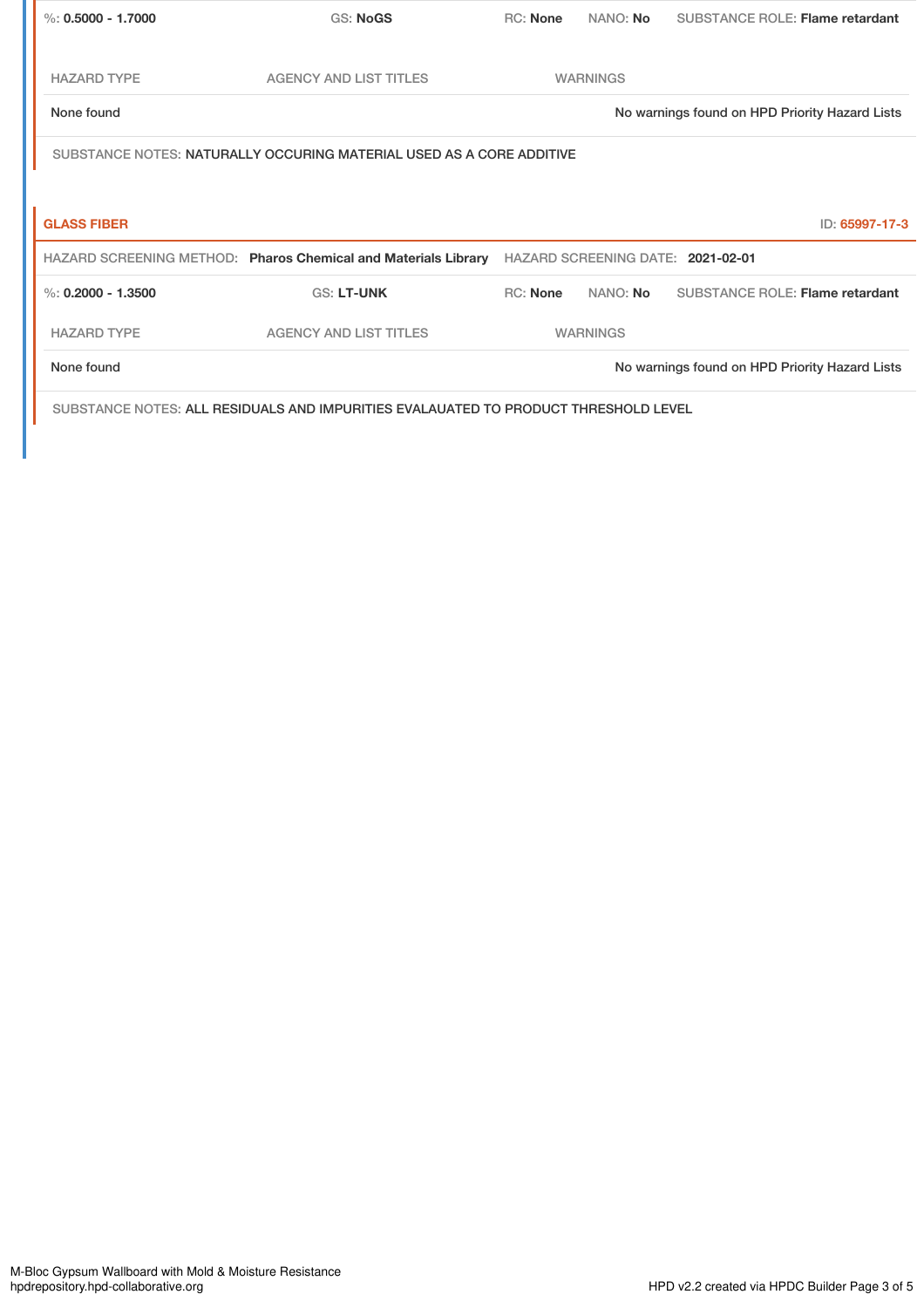This section lists applicable certification and standards compliance information for VOC emissions and VOC content. Other types of health or *environmental performance testing or certifications completed for the product may be provided.*

| <b>VOC EMISSIONS</b>                                                                                                                                                                                                                                                      | GreenGuard - Gold (previously Children & Schools)                                                              |                                        |                                                                   |  |  |
|---------------------------------------------------------------------------------------------------------------------------------------------------------------------------------------------------------------------------------------------------------------------------|----------------------------------------------------------------------------------------------------------------|----------------------------------------|-------------------------------------------------------------------|--|--|
| CERTIFYING PARTY: Third Party<br><b>APPLICABLE FACILITIES: All manufacturing facilities</b><br>CERTIFICATE URL: http://greenguard.org/en/index.aspx                                                                                                                       | <b>ISSUE DATE: 2009-04-</b><br>25                                                                              | <b>EXPIRY DATE: 2019-</b><br>$04 - 24$ | <b>CERTIFIER OR LAB: UL</b><br>Environment                        |  |  |
| <b>CERTIFICATION AND COMPLIANCE NOTES:</b>                                                                                                                                                                                                                                |                                                                                                                |                                        |                                                                   |  |  |
| <b>VOC CONTENT</b>                                                                                                                                                                                                                                                        | UL 2818 - 2013 Gold Standard for Chemical Emissions for Building Materials,<br><b>Finishes and Furnishings</b> |                                        |                                                                   |  |  |
| <b>CERTIFYING PARTY: Third Party</b><br>APPLICABLE FACILITIES: ALL MANUFACTURING<br><b>FACILITIES ARE CERTIFIED FOR PRODUCTION</b><br><b>CERTIFICATE URL:</b><br>https://industries.ul.com/environment/certificationvalidation-<br>marks/greenguard-certification-program | <b>ISSUE DATE: 2009-</b><br>$04 - 25$                                                                          | <b>EXPIRY DATE: 2018-</b><br>$04 - 25$ | <b>CERTIFIER OR LAB:</b><br>UNDERWRITER LABS<br><b>GREENGUARD</b> |  |  |

CERTIFICATION AND COMPLIANCE NOTES: UL 2818 - 2013 Gold Standard for Chemical Emissions for Building Materials, Finishes and Furnishings Certificate Number 6556-420 for 5/8 Inch M-Bloc Type X ; UL 2818 - 2013 Gold Standard for Chemical Emissions for Building Materials, Finishes and Furnishings Certificate Number 10452-420 for 5/8 Inch M-Bloc Type C ; UL 2818 - 2013 Gold Standard for Chemical Emissions for Building Materials, Finishes and Furnishings Certificate Number 11886-420 for M-Bloc AR Type X ; UL 2818 - 2013 Gold Standard for Chemical Emissions for Building Materials, Finishes and Furnishings Certificate Number 11887-420 for M-Bloc IR Type X

# **H** Section 4: Accessories

This section lists related products or materials that the manufacturer requires or recommends for installation (such as adhesives or fasteners), maintenance, cleaning, or operations. For information relating to the contents of these related products, refer to their applicable Health Product *Declarations, if available.*

No accessories are required for this product.

# **Section 5: General Notes**

RESIDUALS AND IMPURITIES ARE CONSIDERED IN ANY INGREDIENT EXCEEDING PRODUCT THRESHOLD VALUES AS STATED IN MATERIAL NOTES. THE RESIDUALS OR IMPURITIES OCCURING WITHIN MATERIALS EXCEEDING THE PRODUCT THRESHOLD VALUE DID NOT MEET THE THRESHOLD VALUE FOR REPORTING